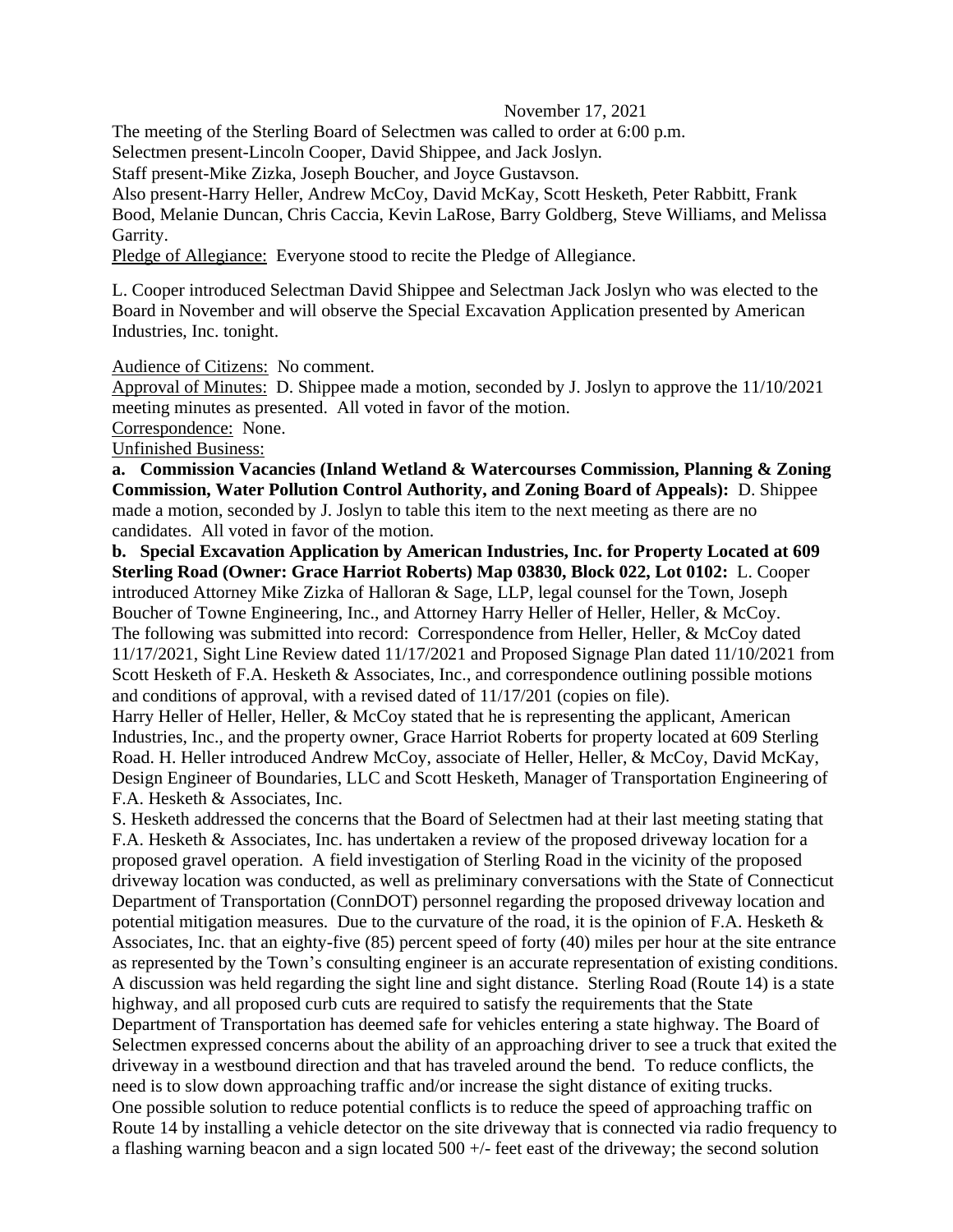would be to increase the available intersection sight distance for trucks exiting the site driveway by installing a vehicle detector on Route 14 located east of the site driveway. Both potential solutions have been discussed with ConnDOT staff and it would be possible to implement the recommended measures. ConnDOT has advised F.A. Hesketh & Associates, Inc. to wait until after receiving local approval before making a formal application. Route 14 is a State Highway and the applicant will be required to obtain an Encroachment Permit form prior to receiving an encroachment permit. F.A. Hesketh & Associates, Inc. request that the Board of Selectmen grant an approval on the condition that the applicant satisfy ConnDOT prior to the issuance of an encroachment permit for construction of the driveway.

L. Cooper asked is the system reliable in all kinds of weather conditions and who maintains them.

S. Hesketh stated that ConnDOT uses traffic signals throughout the state and the maintenance falls to the applicant; however, the State may take ownership and maintenance.

D. Shippee asked how they are powered.

S. Hesketh stated they are solar powered with batteries. There is no conduit nor underground electrical construction.

M. Zizka asked S. Hesketh to state his credentials for the Board.

S. Hesketh stated that he has a Master's degree in Transportation Engineering from the University of Minnesota and has been working for F.A. Hesketh & Associates, Inc. since 1979 in Traffic Operation and the last fifteen (15) years as Manager of Transportation. He has done hundreds of transportation studies throughout Connecticut and has been an expert witness in Traffic Details.

L. Cooper stated that in previous meetings any interested parties have been given the opportunity to comment on all aspects of this application. The only reason the proceedings tonight are kept open is to provide additional information about the safety issues concerning Route 14's entrance to the site. The applicant in this situation has the last word. That is the only thing that we are going to hear tonight; the applicant's testimony. There will not be any questions from the audience. The burden of this decision lies with the Board of Selectmen. The Board of Selectmen governs these issues and is under no obligation ever at a meeting like this to hear public comment. This is not a hearing, but a Selectmen's meeting.

L. Cooper made a motion, seconded by D. Shippee that the Board of Selectmen grant the following waivers for the Application of American Industries, Inc. for the Earth Excavation of a portion of the property owned by Grace Harriot Roberts located at 609 Sterling Road (Route 14) - Map 3830 Block 022 Lot 102 as shown on plans entitled "Site Plan – Proposed Gravel Excavation, Prepared For American Industries, Inc., 609 Sterling Road (CT Route #14) – Sterling, Connecticut, Sheets 1 to 17 of 17, Dated: January 2020; REV "A" 4-9-20; Revision "B" 4-24-2020; Revision "C" 8-28-2020; Revision "D" 7-29-2021" as Prepared By: Boundaries LLC in accordance with Appendix A of the Zoning Regulations, Town of Sterling, Connecticut revised effective December 3, 2018.

- 1) Section 112.2(f): The nature of the uses on adjacent and nearby properties within one thousand (1,000) feet at 100 or 200 scale mapping
- 2) Section 112.2(g): The surrounding general topography within one thousand  $(1,000)$  feet at 100 or 200 scale mapping.

The Selectmen find that the information is not needed to reach a decision on the application. Two (2) voted in favor of the motion and one (1) abstention. Motion carries.

L. Cooper made a motion, seconded by D. Shippee to approve the Excavation Permit Application of American Industries for the Earth Excavation of a portion of the property owned by Grace Harriot Roberts located at 609 Sterling Road (Route 14) - Map 3830 Block 022 Lot 102 as shown on plans entitled "Site Plan – Proposed Gravel Excavation, Prepared For American Industries, Inc., 609 Sterling Road (CT Route #14) – Sterling, Connecticut, Sheets 1 to 17 of 17, Dated: January 2020; REV "A" 4-9-2020; Revision "B" 4-24-2020; Revision "C" 8-28-2020; Revision "D" 7-29-2021" as Prepared by: Boundaries, LLC in accordance with Appendix A of the Zoning Regulations Town of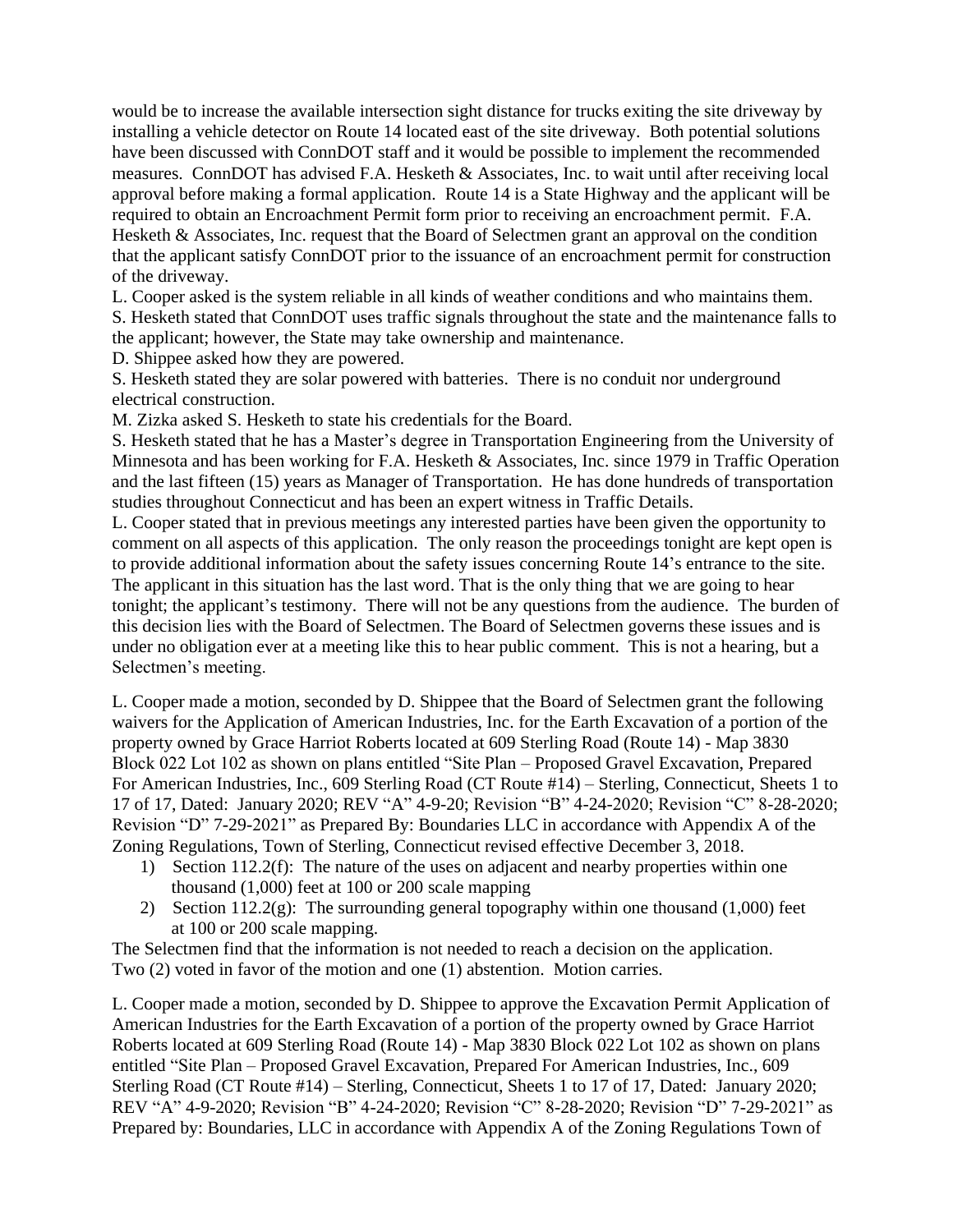Sterling, Connecticut revised effective December 3, 2018 subject to the following conditions of approval:

## **Conditions of Approval:**

- a) That the six (6) monitoring wells shall be monitored every two (2) weeks for groundwater levels yearly from February 1<sup>st</sup> through April 15<sup>th</sup>, reported to the Town, and any grading conflicts corrected to provide a four (4) foot separation to the seasonal high water table.
- b) That a bond be posted and maintained in the amount of \$132,000 for Erosion and Sedimentation and site restoration until the Phase 1 work has been completed and approved by the Zoning Enforcement Officer or other Town Staff assigned to that task.
- c) That upon written request from the applicant, the Board of Selectmen may approve a bond reduction, provided that a bond in the amount of no less than \$94,000 be maintained for the life of the permit.
- d) That no excavation be conducted in Phase 2 until all of the necessary access and stormwater improvements included in Phase 1 have been installed and inspected and are approved by both the Design Engineer and the Town Staff.
- e) That the site be inspected by the Design Engineer monthly with any observations including deficiencies noted and reported in writing to the Selectmen within three (3) days along with additional inspections made and reported in writing to the Selectmen following any two (2) inch rainfall event or greater.
- f) That the Town Engineer inspect the site semi-annually and following large stormwater events at a minimum plus any necessary follow-ups due to deficiencies noted to secure their resolve and that quarterly inspections be conducted by the Town's Land Use Agent.
- g) That the Town's application review costs be paid in full by the applicant.
- h) That a \$5,000.00 deposit be made with the Town in cash for onsite supervision; such amount to be returned to the \$5,000.00 deposit level upon notice from the Town as \$2,500.00 of that amount becomes depleted. Any review fees by the Town's consulting Staff that have not been invoiced will be charged against this deposit.
- i) That the hours of operation be limited to Monday through Friday 7:30 a.m. to 5:00 p.m. and Saturday from 8:00 a.m. to 12:00 p.m. That no work shall be conducted on Sundays, State, or National Holidays.
- j) That the maximum number of truck loads of material removed from the site be eighty (80) loads per day.
- k) That if at any time the supervision fees become deficient or the bond amount lapse, the Board of Selectmen may declare the permit null and void after reasonable notice to the operator and a reasonable opportunity to respond.
- l) That no topsoil or arable subsoil be permitted to be exported from the site until the entire site is fully excavated, restored and stabilized.
- m) That no stumps or other land clearing debris be buried or permanently stockpiled onsite.
- n) That no blasting, crushing, washing, screening, or rock splitting (hammering) shall likewise be permitted under this permit.
- o) That no offsite materials be brought to the site except those necessary for the driveway construction and construction of the E&S measures proposed.
- p) That any changes to the Conditions of Approval or Approved plans be returned to the Board of Selectmen for approval or disapproval as a modification of any permit granted.
- q) That evidence of approval from the Connecticut Department of Energy and Environmental Protection and/or the Department of Transportation for use of the historic rail bed be provided to the First Selectman prior to commencement of any site improvements.
- r) That prior to the commencement of any site improvements or of any other activities authorized by this permit, the applicant provides written evidence to the Board of Selectmen that it has (1) formally proposed to the Connecticut Department of Transportation ("CT DOT"), in writing, the mitigation measures discussed in the letter dated November 17, 2021, from Scott F. Hesketh, P.E., of F.A. Hesketh & Associates, Inc. to Boundaries, LLC, Attn: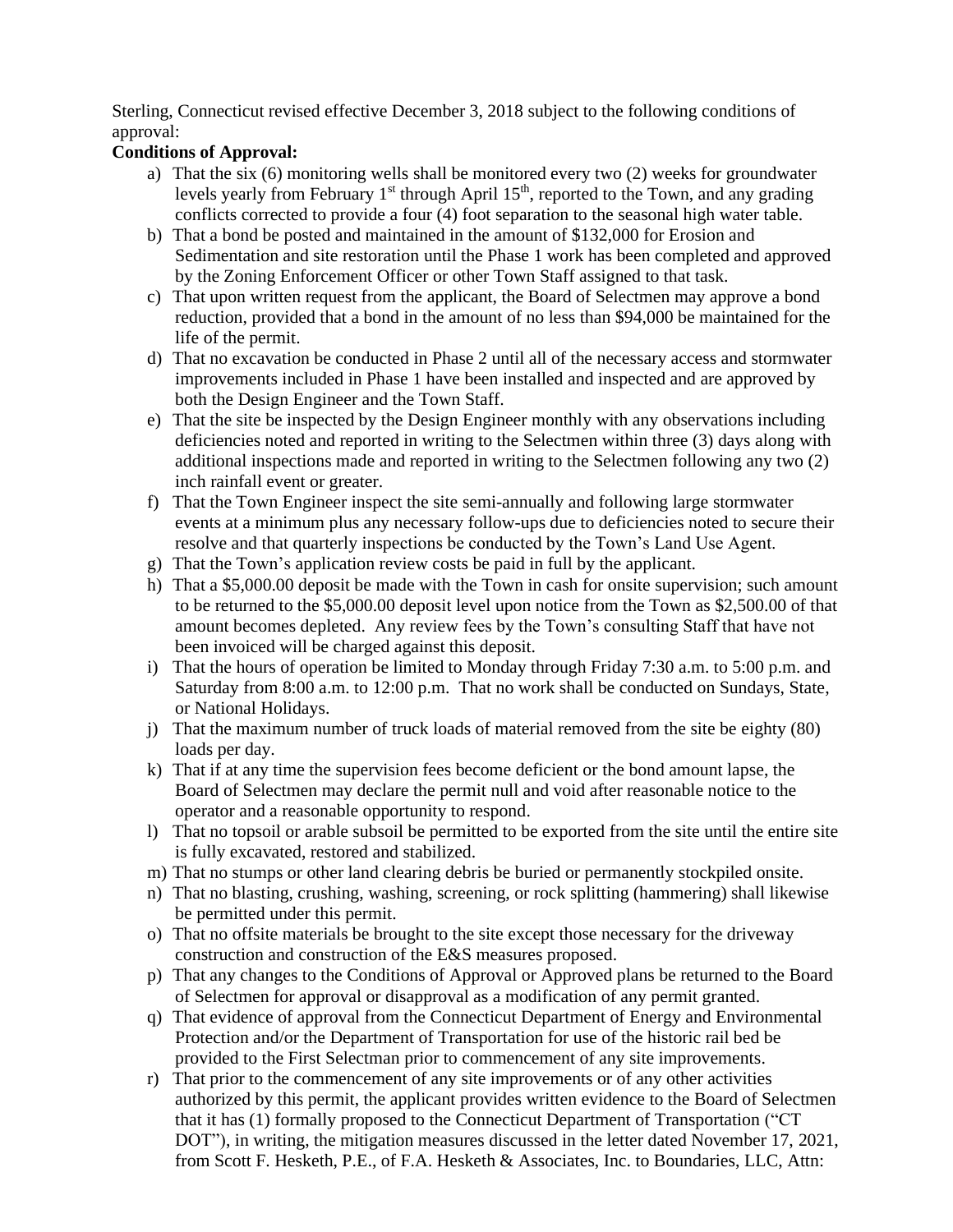Mr. John U. Faulise, Jr. L.S.; (2) expressly request in writing that CT DOT respond to such proposals in writing; (3) received an encroachment permit from CT DOT after submitting such proposal and request; and (4) installed and maintains any such mitigation measures as may be approved or required by CT DOT.

- s) That evidence of compliance with DEEP Stormwater Permitting requirements in accordance with Appendix A Section 116.13.d of the Regulations be provided to the Board of Selectmen prior to the commencement of any site improvements or of any other activities authorized by this permit.
- t) That unexecuted copies of the required bond be provided for the review and approval of the Town Treasurer and the Town Attorney.
- u) That within ninety (90) days of approval, two (2) sets of signed and sealed final plans and one (1) set of mylars suitable for filing in the Land Records with the approved Conditions of Approval added to the plans shall be submitted for review to the First Selectman in accordance with Section 107 of the Regulations unless a ninety (90) day extension is requested and approved by the Board of Selectmen within the first ninety (90) day period.
- v) That final mylars be recorded in the Town Clerk's Office by the Applicant subject to the endorsement of the Town Engineer and First Selectman in accordance with the time requirements recited in Section 107 of Appendix A of the Regulations. The mylars will not be endorsed by the Selectman until all invoiced review fees have been paid, the required cash deposits have been made, and the executed bond has been provided to the satisfaction of the Town Treasurer and the Town Attorney.
- w) That if the Board of Selectmen should receive evidence that any conditions of this approval, or any of the criteria set forth in Appendix A, Section 103 of the Zoning Regulations, or of any CT DOT encroachment permit, have been or are being violated, the Board of Selectmen may, after reasonable notice to the landowner and a reasonable opportunity to be heard, require the landowner to institute adequate mitigation measures to prevent further violations or, if such violations cannot be or are not adequately remedied, to terminate the permit.
- x) That the permit shall be valid for a period of five (5) years commencing fifteen (15) days following publication of the notice of Approval. If the mylars have not been filed within the required time period, this Approval will become null and void.

Two (2) voted in favor of the motion and one (1) abstention. Motion carries**.**

**c. Special Town Meeting for the Sale of 31 Hungry Hill Road:** The Special Town Meeting is scheduled for Thursday, December 9, 2021 at 6:00 p.m. in Room #15 at the Sterling Municipal Building, 1183 Plainfield Pike, Oneco, CT. New Business:

**a. Approval of Bills:** Bills were not available for tonight's meeting.

**b. Schedule Special Town Meeting for Consent Order and Proposal from U.S. Geological Survey Proposal (USGS):** D. Shippee made a motion, seconded by J. Joslyn to add to the 12/9/2021 Special Town Meeting, in Room #15 at 6:00 p.m. a second item to approve the consent order and proposal from U.S. Geological Survey Proposal (USGS) in the amount of \$20,350. All voted in favor of the motion.

**c. Second Request by American Industries, Inc. for a Two (2) Week Extension to Complete the Road Resurfacing Project:** L. Cooper reported that he received a letter from Cale Carnot, Assistant Vice President of American Industries, Inc. dated 11/12/2021 requesting an additional two (2) week extension of the contract in order to complete the work due to the weather forecast. The extension requested is for the handwork/detail to complete the road resurfacing project; driveway aprons. D. Shippee made a motion, seconded by J. Joslyn to grant an additional two (2) week extension to 12/12/2021 for American Industries, Inc. to complete the road paving project; driveway aprons on Jared Hall Hill Road, Margaret Henry Road, and Snake Meadow Hill Road. All voted in favor of the motion.

D. Shippee reported that the paving job done by American Industries, Inc. is unsatisfactory and not a professional job. A special meeting shall be scheduled to discuss the discrepancies.